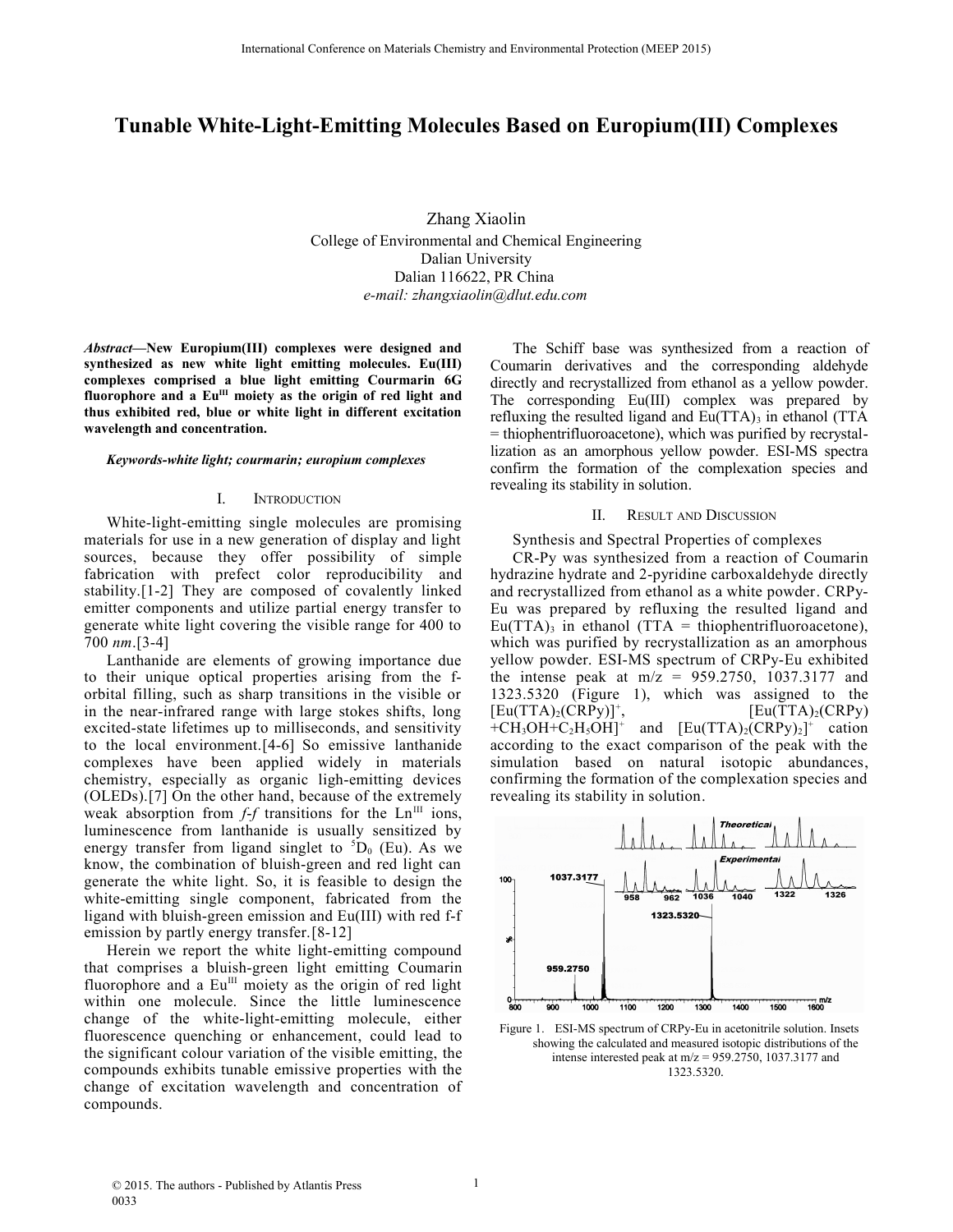The photophysical properties of a solution of complex CRPy-Eu in acetonitrile were investigated. From the Figure 1, Upon the coordination of CRPy to Eu(III), the ligand absorption band is shifted from 432 nm to 438 nm owing to the stabilization of the very polar excited states (Figure 2). When exciting the CRPy-Eu selectively at room temperature, the emission spectrum of complex CRPy-Eu displays a broad band centered at 480 nm, derived from the coordinated ligand, and the characteristic sharp peaks associated with the  ${}^{5}\text{D}_{0}$  -  ${}^{7}\text{F}_{J}$  transitions of the Eu(III) ion. The five expected components of the  ${}^5D_0$  -  ${}^7F_{0.4}$  transition are well resolved and the hypersensitive  ${}^5D_0$  -  ${}^7F_2$  transition is very intense, which reflects a low symmetry of the Eu(III) site.



Figure 2. Absorption spectra of compounds CRPy (black), Eu(TTA)<sub>3</sub> (red) and CRPy-Eu(blue) in acetonitrile.

The actual emission colour of compound CRPy-Eu is quite sensitive to and precisely controllable by the excitation wavelength, because the extinction coefficients of bluishgreen fluorophore and  $Eu(TTA)$ <sub>3</sub> moiety are not identical within their entire absorption ranges. The increase of excitation wavelength from 360 nm to 450 nm lowers the intensity of the red emission from the  $Eu(TTA)$ <sub>3</sub> moiety, because of the deviation of excitation from the ligand sensitizing Eu moiety, but enhances that of bluish-green emission and at last only generates bluish-green light from coumarin moiety.



Figure 3. Fluorescence spectrum of CRPy-Eu in acetonitrile solution. Insets showing the fluorescence photos of CRPy-Eu in different excitation wavelength.

For a better understanding of the relationship among change of colour, excitation wavelength and the

concentration of compound, the emission spectra resulting from each excitation wavelength at different concentration of the complex was converted into the Commission Internationale de l'Eclairage (CIE) chromaticity coordinates system.<sup>[13]</sup> As depicted in the Figure 4, when the concentration of CRPy-Eu is 1 *u*M, the CIE coordination of compound CRPy-Eu transfers from the red light district to blue-green light district passing through the white light district with the increase of excitation wavelength from 360 to 450 nm. Furthermore, this curve can gradually close to green light district with the increase of concentration. When the concentration is 30 *u*M, the corresponding color change can be clearly observed from the Figure with the change of excitation wavelength. It can emit white light at the excitation of 385 nm



Figure 4. Luminescence spectra of CRPy-Eu plotted on a CIE diagram showing tunability of chromaticity of visual emission image, following the excitation wavelength at fixed concentration.

#### III. EXPERIMENTAL

 ${}^{1}$ H NMR and  ${}^{13}$ C NMR spectra were measured on a Varian INOVA 400M spectrometer. API mass spectra were recorded on a HP1100LC/MSD spectrometer. ESI mass spectra were carried out on a HPLC-Q-Tof MS spectrometer by using methanol as mobile phase. Uv-vis spectra were measured on a HP 8453 spectrometer. The solution fluorescent spectra were measured on Edinburgh F920. For all fluorescent measurements, both excitation and emission slit widths were set as 2 nm. Acetonitrile for spectrometric detection was HPLC reagent without fluorescent impurity in the experiment. All the other solvents and reagents were of analytical grade.



Scheme 1*.* synthetic route of compounds

7-(diethylamino)-2-oxo-2H-chromene-3 carbohydrazide (1): ethyl 7-(diethylamino)-2-oxo-2H-